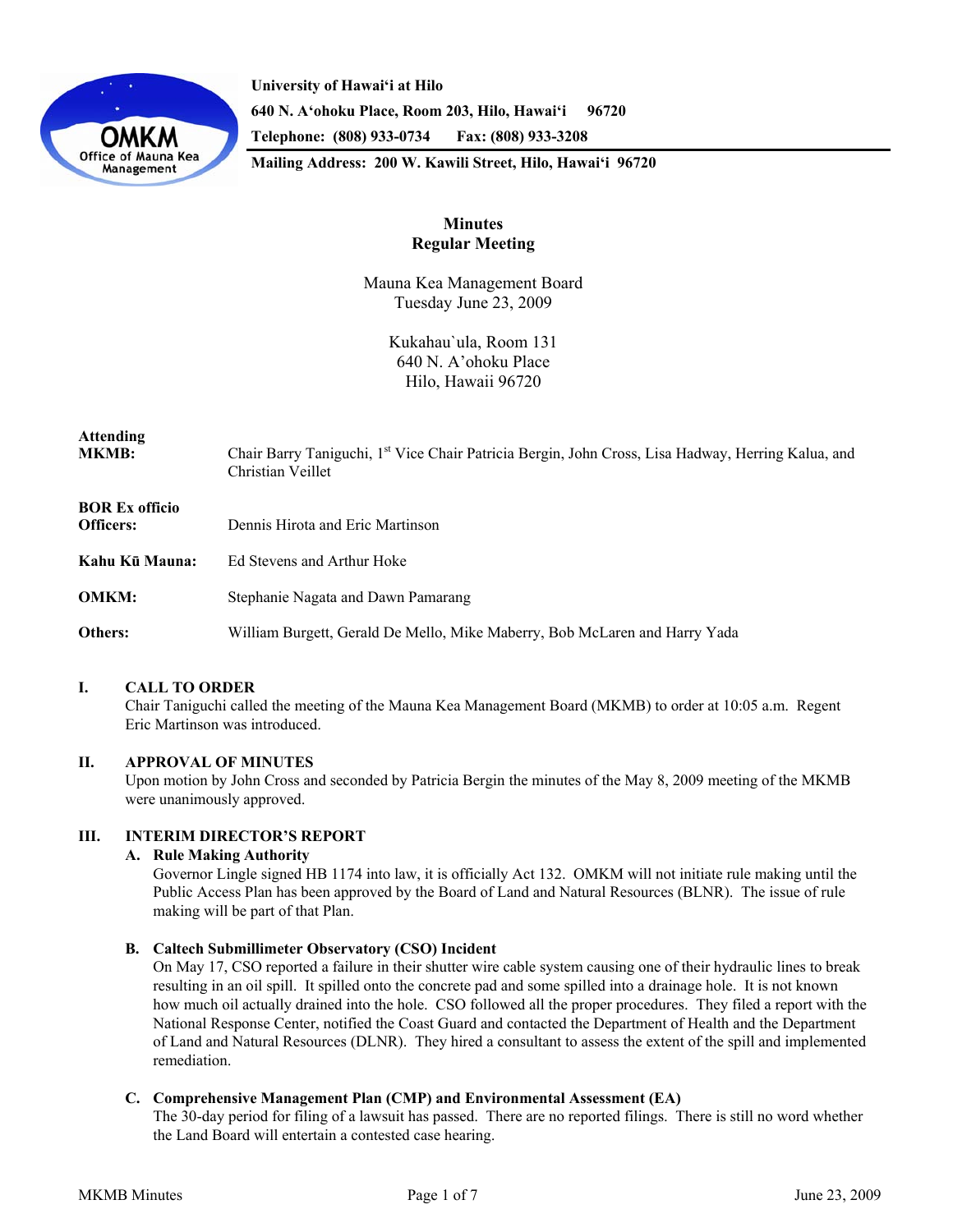### **D. Thirty-Meter Telescope (TMT) Draft Environmental Impact Statement (EIS)**

The TMT Draft EIS was filed with the Office of Environmental Quality Control and published in the May  $23<sup>rd</sup>$ edition of the *Environmental Notice*. This started the 45-day comment period that ends on July 7. Public meetings have commenced island-wide with the last meeting to be held on Oahu on Thursday, June 25. TMT is encouraging people to submit comments particularly those relating to impacts and suggested mitigation measures.

#### **E. Cultural Resources Management Plan (CRMP) and Natural Resources Management Plan (NRMP)**

We are moving ahead with the sub plans and hope to have open houses in August or September. Regent Hirota believed the plans would go through full BOR for approval prior to submittal to BLNR.

#### **F. Letters of Appreciation**

Letters from Chair Taniguchi on behalf of the MKMB were sent to Allan Landon, BOR Chairperson and Laura Thielen, BLNR Chairperson thanking them for supporting the Mauna Kea Comprehensive Management Plan. A letter was also sent to Gerald De Mello for his tremendous efforts in getting HB 1174 passed by the legislature. Chair Taniguchi read the letter to Mr. De Mello who was present at the meeting.

## **IV. KAHU KŪ MAUNA COUNCIL (KKMC)**

Ed Stevens reported the Council is embarking on a series of field trips to Mauna Kea for orientation for the four newest members on the Council. Their first field trip was on June  $4<sup>th</sup>$  and it was a good effort to begin to review with Council members on all aspects of Mauna Kea. His mission is to share his knowledge of the mountain with the Council.

On June 11, Ron Terry, Klaus Hoddapp and he were interviewed by ARD, German Public Radio for broadcast later in Germany. He was interviewed for his perspectives on Hawaiian Culture. They were very receptive and wanting to know everything about Mauna Kea.

On June 22, at the request of Ka'iu Kimura of Imiloa, he escorted a group of 12 Maori scholars from New Zealand. Their goal was to look at our mountain and issues relating to science and culture and how they work.

#### **V. OLD BUSINESS**

#### **Pan-STARRS Schematic Design Phase**

Interim Director Nagata gave an overview and summary of the Pan-STARRS project review process.

Background. This project was first introduced to MKMB in 2002. In December 2002 the MKMB recommended classifying this a Major Project with a condition that they could only go as far as Phase I of the Project Review Process. The reason being that it was not yet determined whether Haleakala or Mauna Kea will be the selected site for the project. President Dobelle concurred and the project was officially declared a Major Project.

Interim Director Nagata briefly summarized Phase I and Phase II meetings for the project:

#### Phase 1. Pre-design Meeting

In July 2007 a project review group was convened. This phase is an orientation on the natural and cultural significance of the summit of Mauna Kea. It was to make project members aware of the design and environmental goals and the development standards that are included in the Master Plan, and to introduce them to the design guidelines. This phase takes place before the project starts to design their facilities.

#### Phase 2. Schematic Design

Following the announcement in the Scoping Notice for the Pan-STARRS Environmental Impact Statement (EIS) that stated Mauna Kea was the preferred site for the project, the first Schematic Design meeting was held in November 2007 followed by a second meeting in April 2009.

The Pan-STARRS design objectives are in keeping with the Master Plan objectives:

- Stay within the existing footprint
- Limit construction impacts
- Reduce visibility and improve visual relationship to natural environment
- Leverage existing infrastructure
- Minimize environmental impact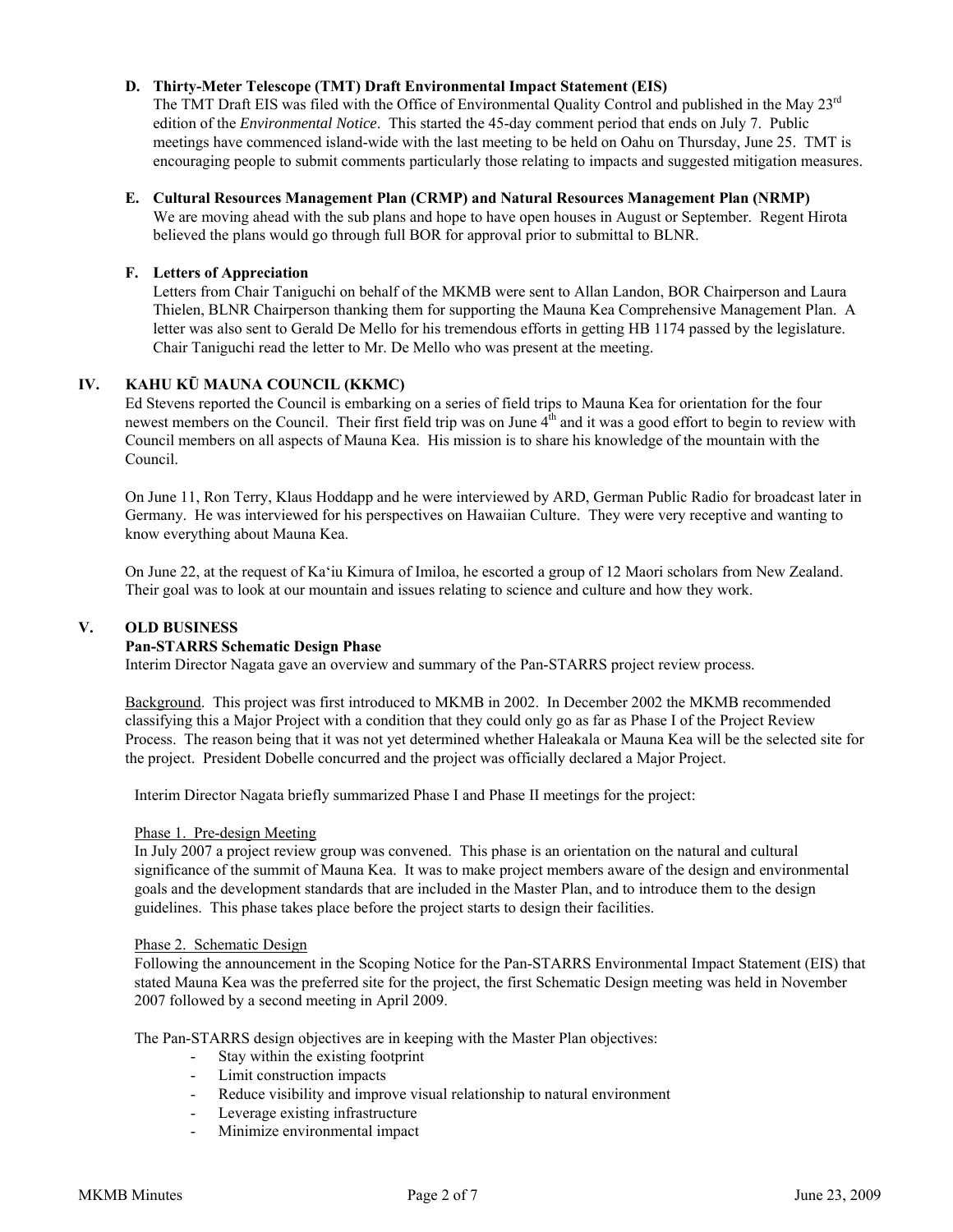#### *Master Plan Design Elements*

#### a. Color and Materials:

- Base section will be brown and earth tones
- Upper part of observatory and dome will have reflective paint/materials. Upper part of the facility will track the sun during the day which will help to blend in with the sky minimizing visibility
- Except where reflective materials are used to intentionally to reduce glare, all surfaces and textures will be non-reflective

### b. Scale:

- Use of orthogonal or geometric shapes to help reduce the visibility of the building
- Design will reduce the total 3D footprint by  $30 35\%$  when compared with the existing 2.2-meter facility
- c. Heights and Widths:
	- Maximum height will be approximately 60 65 feet above ground level, which is well below the height limitations of the Master Plan of 130 feet
	- Support facilities will be shorter than the existing one
- d. Footprint and Orientation:
	- Pan-STARRS is keeping within the 2D footprint of the UH 2.2-meter telescope
	- The preferred orientation of the building is in alignment with the existing underground utility tunnel
	- The preferred orientation would limit personnel and service access to one side of the building, optimize use of existing infrastructure, use the existing tunnel for heat ventilation with air economizer, and minimize grading during site recycling
	- Pan-STARRS will commission a comprehensive geotechnical report prior to Phase 3 to assess the feasibility of preferred option
- e. Retaining Walls:
	- Used to minimize grading required to bring the new floor plan to a single elevation level
	- Grading will not disturb any previously undisturbed ground

#### *Environmental Considerations*

Energy and other resource conservation methods:

- 1. Electric power management configured to optimize usage
- 2. Oil-free air compressor for service air
- 3. Water side economizer to cool computer room and helium chillers less power consumption, reduce cost
- 4. Air side economizer on the computer room
- 5. Heated exhaust air removed from the building through the utility tunnel
- 6. Eliminate septic tank system

Provisions for recycling and use of recycled materials:

- 1. Use "green" materials in concrete
- 2. Use "green" interior surface treatments for walls
- 3. May be able to use other recycled interior finish-out materials

#### Summary

Pan-STARRS have complied with the Master Plan design guidelines. Their proposed design will:

- 1. Reduce current 3D footprint by 30 35 per cent
- 2. Stay within the current 2D footprint
- 3. Substantially reduce the long-range visibility compared with the current site
- 4. Substantially improve the facility's relationship with the surrounding environment
- 5. "Recycle" an existing site and not putting up a new facility in an undisturbed area.
- 6. Be more environmentally-friendly

## Discussion

William Burgett, Pan-STARRS Project Manager, and Mike Maberry and Bob McLaren of IfA were available to answer questions.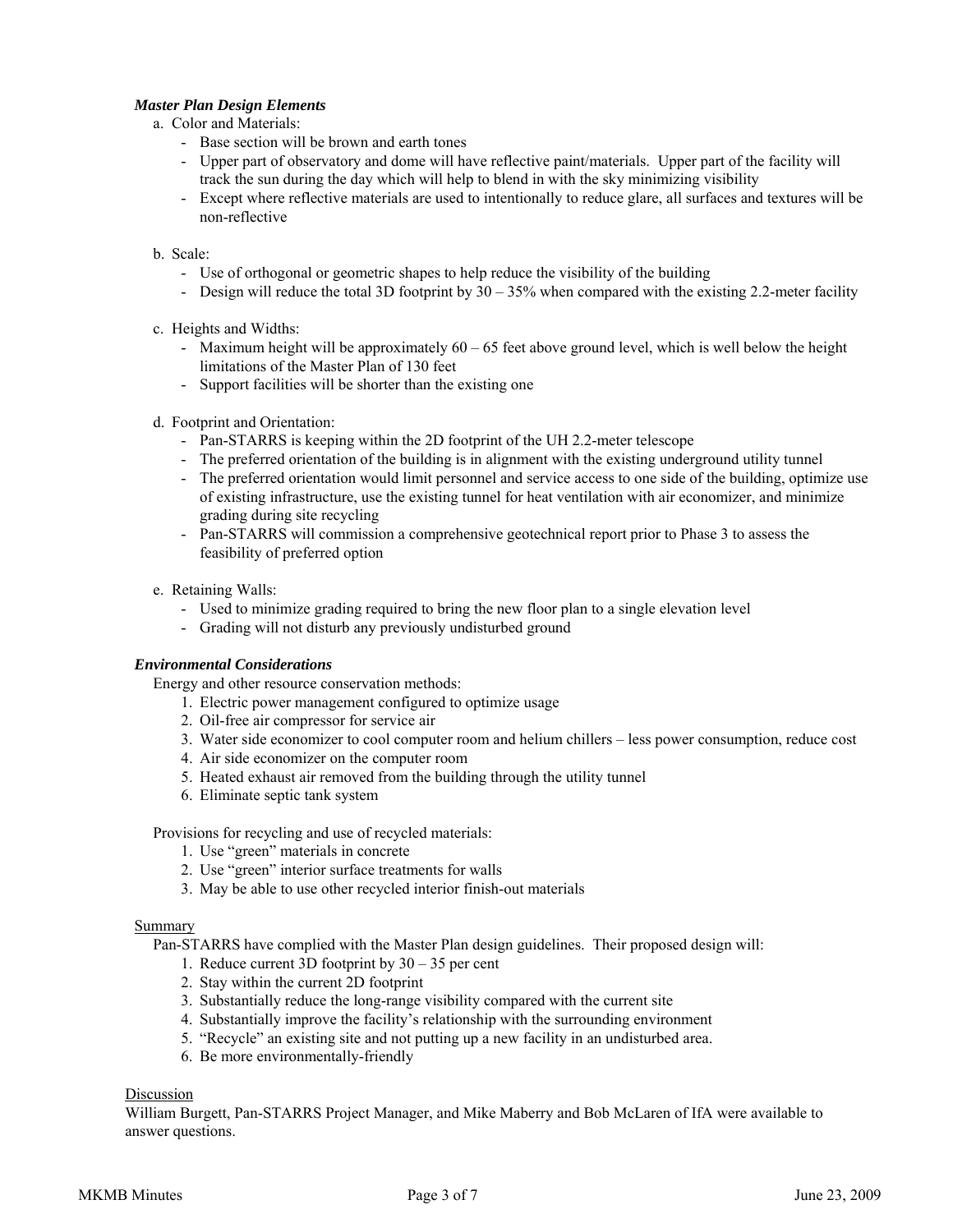Mr. Burgett explained the differences in the retaining walls and grading of the two options are based on the relationship between the support building and the enclosure itself. They need to be the same level so you can move from one building to the other. In the Preferred Option there is less grading to get to where the floors are level compared with the Alternate Option.

Dennis Hirota asked if the grading had something to do with parking and whether you could not drive over the tunnel. Mr. Burgett replied it was not about the parking and Mike Maberry stated you can drive over the tunnel.

Regent Hirota inquired if there was any information on what the site looked liked prior to the development of the facility and to see if there would be a benefit to restoring that site back to what it was. Mr. Burgett replied they have some pre-construction photos, and about 15 feet of material in height was removed during the construction of the facility. Regent Hirota also asked if there was a way to re-naturalize the area with heavier materials so that it will not get blown away or eroded. Christian Veillet explained that for work at their facility they got material from the summit to compensate for the erosion. There is existing material that you can use on the mountain. If you are in a space that does not have much driving, and if you compact it first, it will stay for quite some time.

Mr. Stevens commented the batch plant is very uneven. He suggested quarrying the area to make it more usable as a staging area and stock pile it for future backfill. He felt it would make good sense to flatten out the batch plant area.

Regent Hirota expressed concern about long range visibility using a reflective roof/surface. If the sun is behind you that may work, however, if the sun is in front of you would this have a more detrimental affect on people on the west side of the island looking up in the afternoon? Mr. Burgett did not think so stating that their intent is to rotate the dome to track the sun as it rises from east to west. It will be at a special angle so that it is reflecting the glint back up to the sky.

Lisa Hadway understands Phase 3 is the next step and asked if the EIS had been released yet. Mr. Burgett replied parts of it had been on hold pending the completion of the CMP, but with the approval from the Land Board, they have begun moving forward on the draft. They hope to publish the draft in the early fall.

Ms. Hadway inquired about the renegotiation of the sublease. Interim Director Nagata stated there is no sublease because this is a UH facility and Pan-STARRS is a UH project.

Chair Taniguchi asked what the expected life of this project was. Mr. Burgett stated the initial mission is 10-years and they hope to begin that mission in 2013-2014. They are looking into extending that mission, but at the moment there is nothing foreseen that would take it to the end of the lease. They are working on a decommissioning plan.

Dr. Veillet felt we should look at the mountain globally. Pan-STARRS is proposed as a recycling of an existing site. If the TMT comes to Mauna Kea, it would be located in an area to be developed. He suggested that by locating Pan-STARRS in the same area as the TMT, its construction could be part of the disturbance generated by the TMT.

Mr. Stevens believed that was proposed at a Kahu Kū Mauna meeting about using Area F. That option did not quite suit the purpose. Mr. Burgett emphasized there is no relationship between Pan-STARRS and TMT. By tying those together Pan-STARRS would be dependent upon a permit being granted for that land use. If for some reason a permit was not granted for TMT, Pan-STARRS would have to request a permit on completely undeveloped ground, which would require a huge amount of infrastructure to be put in. He simply does not see that as being a viable option.

Dr. Veillet appreciated their position and added if there is no other option, this is a nice design. His point was that by putting Pan-STARRS in the same area as TMT it would be a step toward cleaning up the mountain and still have a good site. He suggested that the EIS process consider this. Mike Maberry agreed this could be considered under the other alternatives in the EIS. He noted that the TMT area is lower in elevation where the seeing is not the same quality as the preferred site. Also it would have to be taller in order to get the quality seeing necessary to do the science.

Regent Hirota stated a while ago his firm did an obscuration analysis for the summit. He and Regent Martinson talked about the positioning of some of the telescopes. He believes that putting facilities in different places would be problematic in terms of viewing because of the obscuration of the other facilities.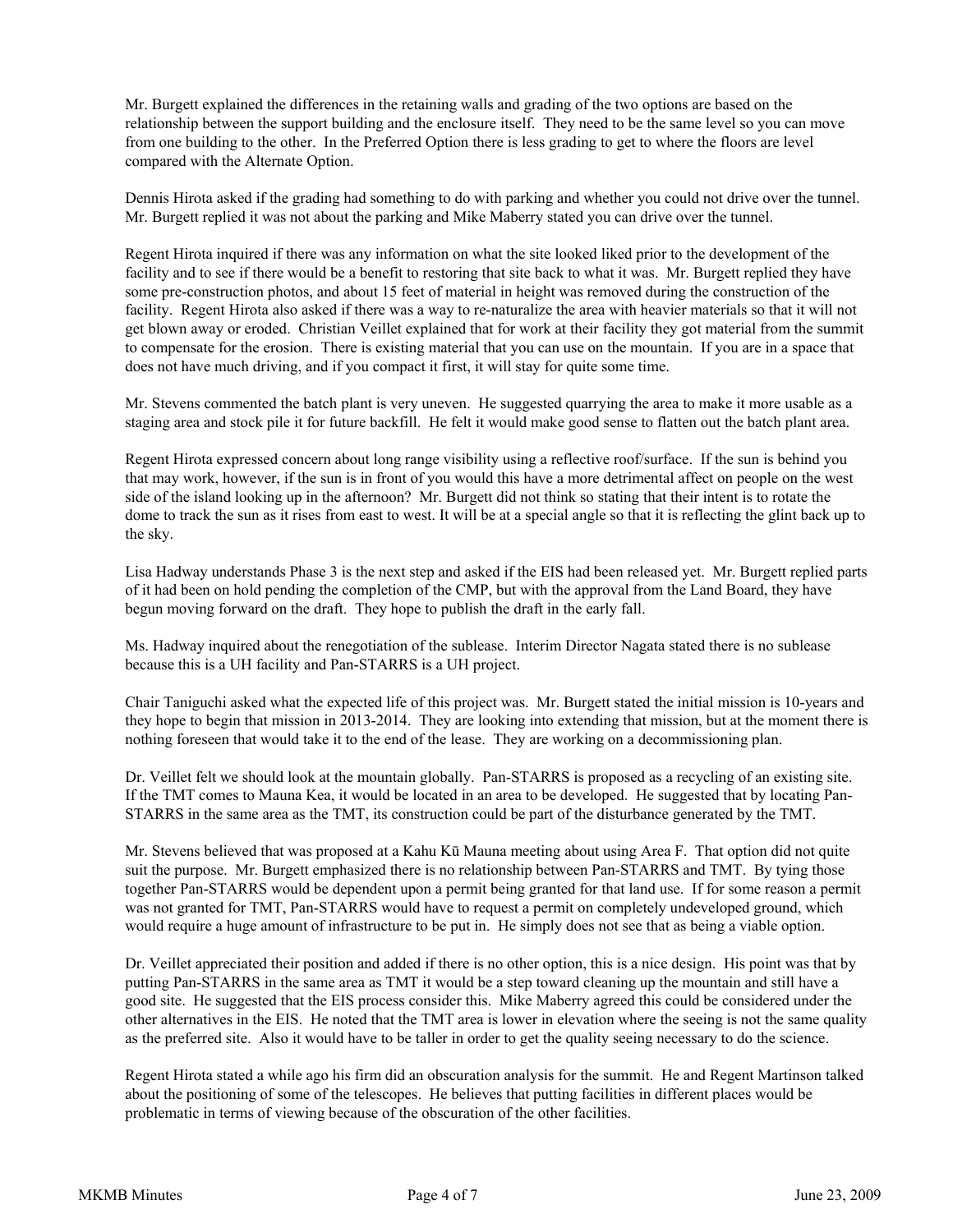John Cross asked how often the 88-inch telescope is being used. Mr. Burgett replied it is used every clear night of the year; it is not an obsolete instrument. It is one of the world's most heavily sought after telescope for the particular studies it is designed for. Despite the heavy use of the 88-inch, Pan-STARRS is a better scientific benefit that would support a lot more users simultaneously.

Ms. Hadway asked who is funding the building of Pan-STARRS. Mr. Maberry explained the construction portion of the project is being funded through a cooperative agreement with the Air Force Research Laboratories. Upon completion it will be completely owned and operated by the University of Hawai`i Institute for Astronomy without any involvement of any other entity. The EIS will be a joint federal and state document.

Interim Director Nagata stated the Master Plan does not say the MKMB is required to approve Phase II, instead it states MKMB is required to review it. MKMB is eventually going to make a recommendation to approve or not approve the project. She also stated the Board needs to decide whether to take action to recommend moving on to the next phase or refer it back for more work.

Dr. Veillet felt they could move on to Phase 3. Mr. Cross felt that Pan-STARRS did a good job on their schematic design and should be allowed to move on.

#### Action

No action taken. Instead the MKMB acknowledged their review and acceptance of Phase 2 for Pan-STARRS.

#### **VI. NEW BUSINESS**

#### **A. Review and Comments Relating to the TMT EIS**

Preliminary thoughts on the Office's comments to the TMT EIS were forwarded to all Board members by Interim Director Nagata. The Office is looking for input from the Board to submit as part of the Office's comments. Board members may submit comments individually, or include them with the Office's.

The EIS needs more discussion on mitigation relating to cumulative impacts. Interim Director Nagata spoke to TMT about this and they explained that they were hoping for public input because they were not sure what was needed. They are looking for guidance from the community. Mitigation measures need to have some connection to the impact

 Referencing OMKM's suggestion regarding the use of the Stone Cabins, that is, converting it into a ranger office, Mr. Stevens stated Hale Pohaku is the namesake for the stone cabins. It should be handled with dignity and not use it as a "catch all" for somebody's office. Maybe the Board needs to consider turning it into a cultural center.

 Ms. Hadway asked about the likelihood of TMT and Pan-STARRS construction overlapping. There are use issues at Hale Pohaku that need to be considered. What is not covered in the EIS was the potential impact of increased visitors especially on the Visitor Information Station (VIS). UH is going to be left holding the bag dealing with all those people who are now potentially going to see the largest telescope on earth. The VIS is inadequate to handle the current amount of visitors. She does not know if TMT can be tasked with this, but perhaps some combination between Pan-STARRS and TMT. There needs to be a picture of how to accommodate all of these uses. It could include the restoration and development of a culture center.

 Chair Taniguchi stated TMT should look at the incremental impact and things that are within their control. He does not know if TMT can be tasked to mitigate the cumulative impact that already exists. The existing telescopes have or are contributing to the impact and they will have to contribute toward mitigating the cumulative impact. Financially, UH and OMKM cannot do it alone. He suggested assessing a common area maintenance fee (CAM).

 Mr. Stevens thought we really need to take serious action about help for Interim Director Nagata. She is a oneman army right now and it is not fair that she has to carry the burden for all of this. We need that position filled. Chair Taniguchi agreed and is sure Gerald De Mello has heard that too. Gerald De Mello mentioned that the CMP also needs some resources in order for the Office to move forward. As it is right now, it is totally unacceptable and we cannot move forward.

Chair Taniguchi stated it was good that the Board of Regents has a presence on our board because they can start to see some of the problems we face. While we would like the UH to provide financial resources, there are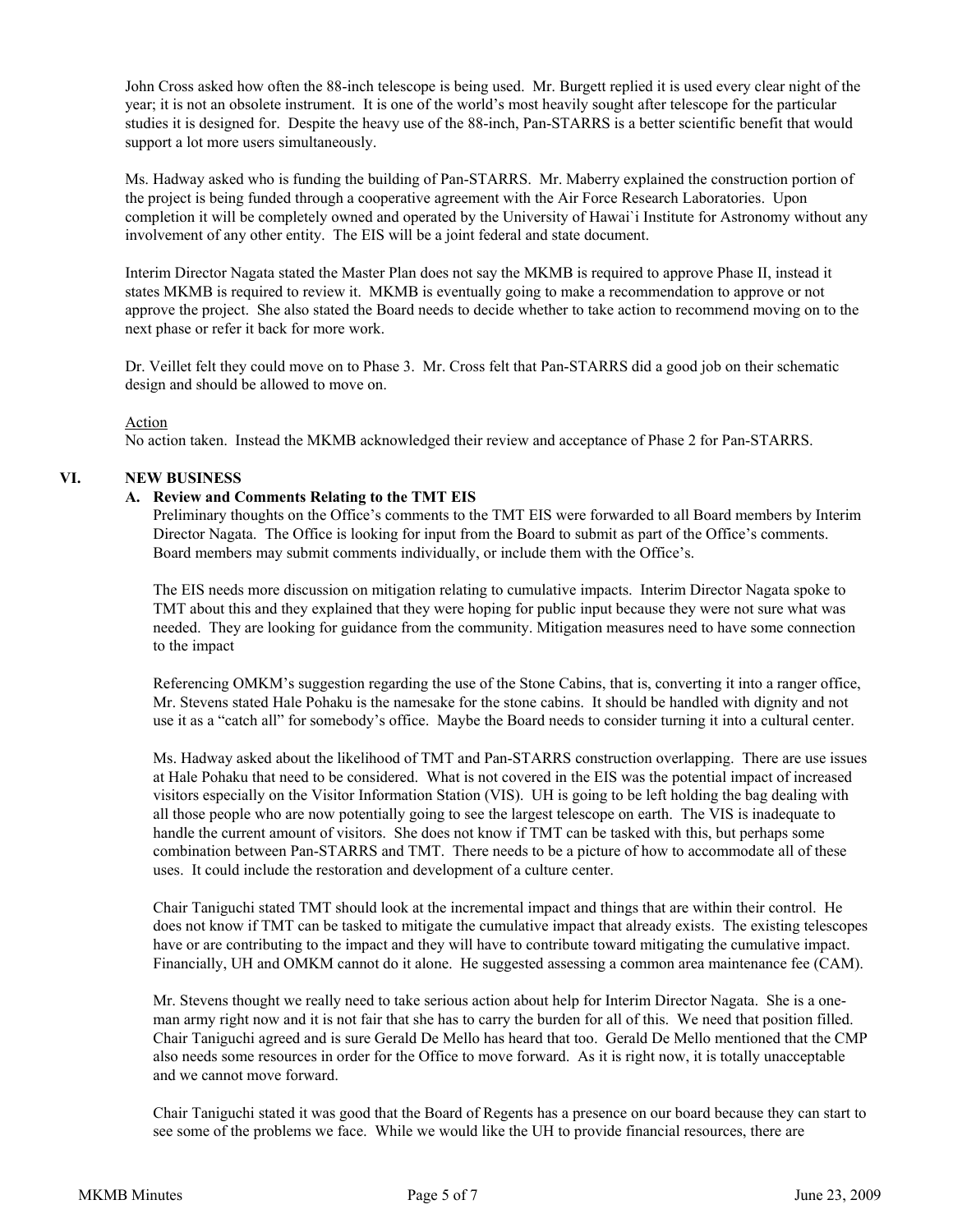limitations. This is why it is important that we look at a CAM assessment in addition to what observatories pay into Mauna Kea Support Services (MKSS). This is a UH/OMKM/MKMB matter, not a TMT one.

Mr. Cross stated the VIS is supported by MKSS. It would be a matter of putting monies into a reserve fund for a larger facility. Chair Taniguchi replied it could be capital as well as operating costs. Currently MKSS manages certain functions such as road maintenance and is funded by an assessment of all observatories. We are in a new paradigm and TMT can help us execute this paradigm by being willing to accept some responsibility for these matters.

Dr. Veillet stated most of the other telescopes are paying by giving viewing time. It is a new paradigm for TMT in that their contribution would be part viewing time and part money. But the existing observatories are giving a lot of viewing time and they do not have much available money. If you ask for more money at some point, we have to deal with less observing time. Chair Taniguchi agreed and that is something we might have to do. It is something probably the Institute for Astronomy (IfA) does not want to hear, but it is a reality.

Patricia Bergin asked for clarification on President McClain's statement on the compensation. There seems to be several things tied together and she is confused by it. Interim Director Nagata stated TMT has committed to contributing \$1 million annually to a community benefit package which TMT will begin funding when they receive all their permits. That fund would be administered outside of the university. They are also looking in terms of an education benefits package plus viewing time. Right now the existing observatories pay UH in viewing time plus \$1. The \$1 per year is no longer an option. They are looking at a combination of viewing time and cash contributions for rent. The \$1 million community package is separate and outside of the rent.

Ms. Hadway stated as she reviewed the EIS there were multiple points where she felt TMT needs to contribute more. For example, a condition that the BLNR set when they approved the CMP was making sure that there was staff in place to oversee the biological and cultural resources. There needs to be a concept above and beyond education and viewing time. Some of the cash should go into managing the mountain.

Chair Taniguchi agreed but thought it was not fair for TMT to carry the entire burden. If TMT decides on July  $21<sup>st</sup>$  that they are going to Chile, a lot of things we are hoping to happen are going to disappear. The opportunity to have a change agent will be gone. On the other hand, if they decide to come to Hawaii there are a lot of things we still need to do. One is the extension of the lease. That would open a lot of opportunities to do things with the existing telescopes.

Dr. Veillet felt if TMT did not come we could be the change agent. We do not necessarily need the TMT to have things changing on Mauna Kea, although it would be a nice opportunity. Chair Taniguchi reminded him we have an existing lease to work with. The Board cannot do anything unless Canada-France wants to be the change agent. Dr. Veillet believes the Board can start talking about how to effect change. Chair Taniguchi stated it would require an amendment to the lease.

Ms. Bergin did not feel the TMT adequately addressed the cultural issues. It seems to her that we need to set protocols and other things about protecting and respecting the Hawaiian community. She noted only 13 members of the Hawaiian community were consulted which was insufficient. There should be a comment on this.

Mr. Hoke stated we will have a new president shortly and the old president made a commitment that, given the politics of the University, will be flushed down the tubes. Kahu Kū Mauna is all volunteers and they have been tasked with a huge amount of work under the CMP. The UH has to step up to the plate and support OMKM so they can do the job they are supposed to do.

Chair Taniguchi commented that was a good observation. Looking back, the Board of Regents had to make a commitment at their April 16<sup>th</sup> meeting. BLNR Chair Laura Thielen felt the same way. She wanted a commitment from a higher level, therefore; one of the conditions was involving the BOR. So even when there is a change in administration the BOR commitment stands. However, there is only so much financial resources available and the challenge is how do we get those financial resources to make this work. Mr. Hoke stated that is the point he is trying to make. Some of those financial resources need to come out of the current budget, but he knows the State is going through a budget crunch.